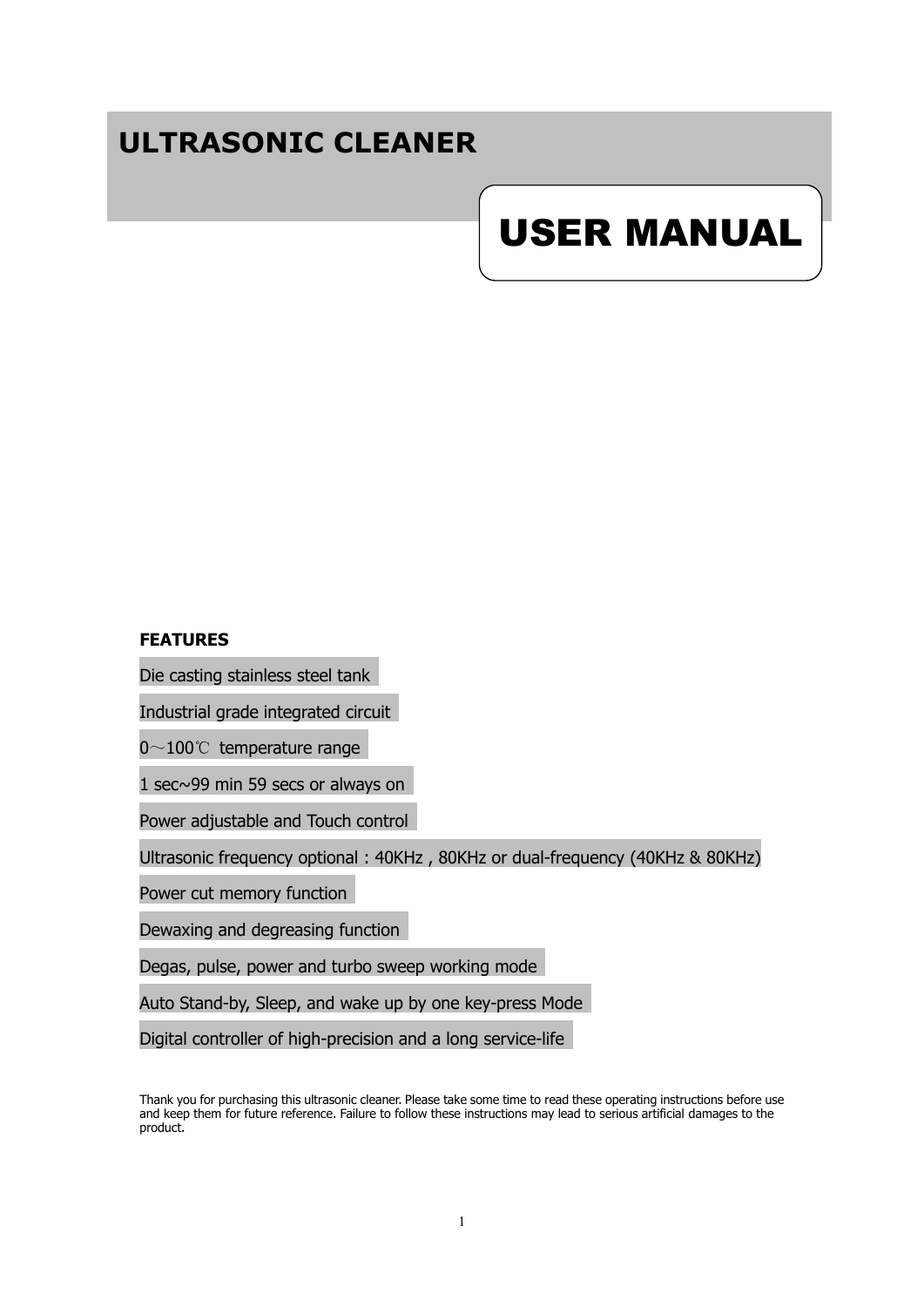# **ULTRASONIC PRINCIPLE**



Ultrasonic cleaning is based on the cavitation effect caused by high frequency ultrasonic wave vibration signal in the fluid. Microscopic bubbles are formed, and then implode violently causing the cavitation which create an intense scrubbing action on the surface of the item being cleaned. The bubbles are small enough to penetrate microscopic crevices, cleaning them thoroughly and consistently.

Ultrasonic cleaning is extremely effective at removing dirt and grime which would normally require tedious manual cleaning by hand. It has been used to clean a wide variety of instruments and mechanical parts such as carburetors, returning them to almost "like new" condition without damage to delicate parts.

## **PREPARATION:**

**1.** Carefully unpack the cleaner, remove all packing materials and check whether any parts have become loose or damaged during transit.

#### **Contents:**

| a: Main machine | b: Sound proof lid | c: Power lead |  |
|-----------------|--------------------|---------------|--|
|-----------------|--------------------|---------------|--|

- d: Outlet filter e: Mesh basket (Optional) f: Manual
- 

- 2. Place the cleaner on a flat, clean surface and ensure that the cooling fan will get adequate ventilation, and that all controls are set to off, and the drain tap is closed.
- 3. Ensure that the power lead is securely plugged into the cleaner, and that no part of the lead is likely to contact with moisture.
- 4. Carefully fill at least 7cm depth of the tank with a solvent solution. Based on cleaning requirements, we recommend to use a small amount of cleaning solution because this will help increase the cleaning performance. Now the cleaner is ready for use.

# **Attention**

While the machine is working normally, the syntony of the ultrasonic wave and tank gives a well-proportioned sound with no shudder on the surface of the water but sprays generated by the tiny bubbles. If there are discontinuous surges, please add or reduce a little of washing solution in the tank to stop the surges, which is good for get a better cleaning effect.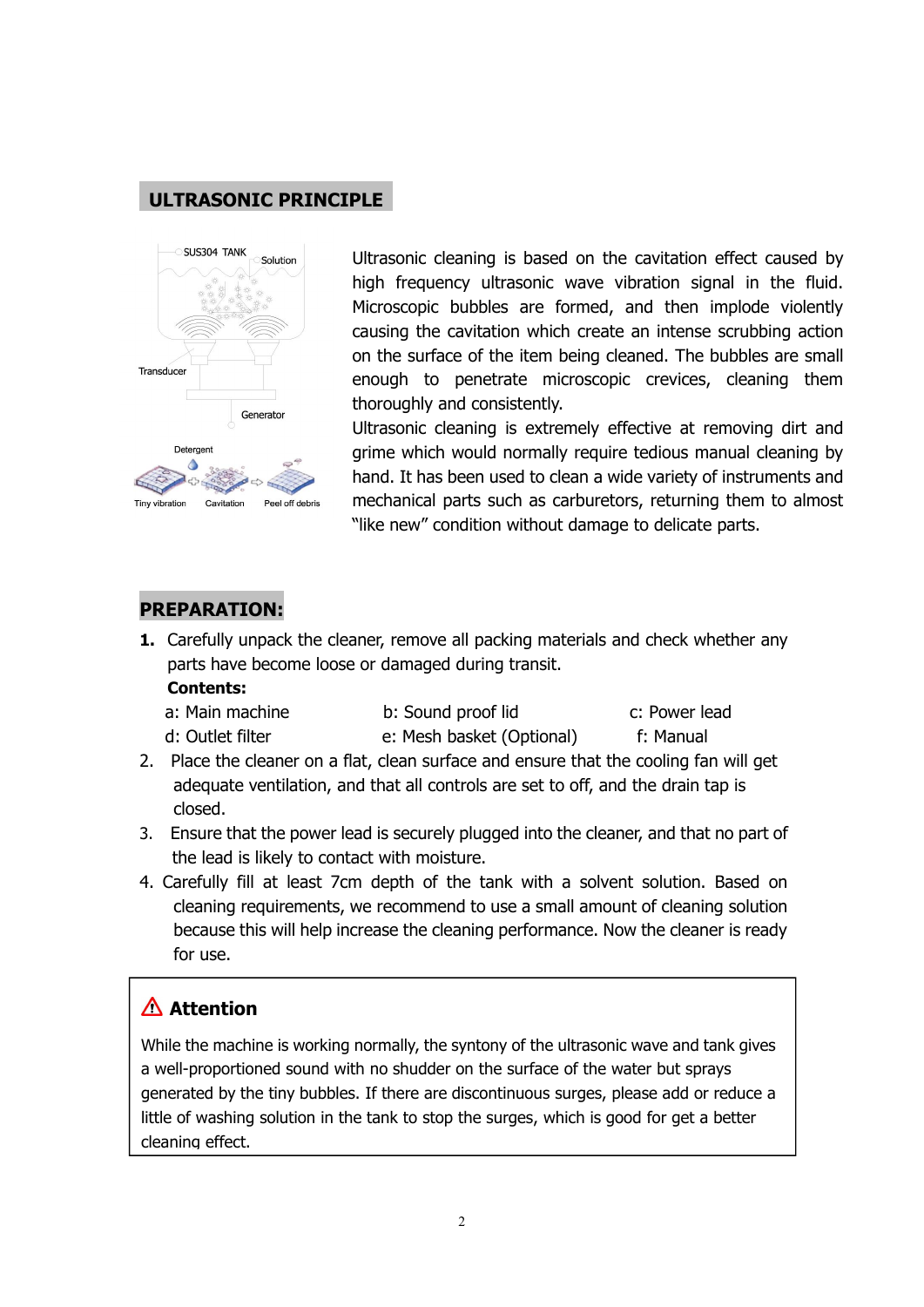#### **SAFETY PRECAUTIONS**

#### Λ **Keep it away from children !**

This device can not be used by individuals with limited physical knowledge, or the mental disabled, or those lacking experiences or knowledge, such as children, unless they are supervised by an individual who can take charge of their safety or have received training in operating the device .



# **Please read the following items very carefully as failure to comply with them may invalidate your guarantee**

- 1) DO NOT operate the unit without fluid in the tank. Always ensure that the fluid is no higher than the max mark and no lower than the minimum depth of 7cm.
- 2) DO NOT drop any item into the tank because it may damage the transducer. Always place items gently into the tank and use the basket whenever possible.
- 3) The more items you place in the cleaning bath, the less cleaning efficient you can get. Leaving enough spaces among items rather than overlapping them is recommended.
- 4) Do keep the lid on during use. This will prevent splashes and reduce evaporation of the fluid.
- 5) Never immerse the machine or power cord in water or other liquid.
- 6) DO NOT touch the power plug with wet hands, especially when inserting or removing the plug.
- 7) DO NOT touch the unit if the machine has fallen into water during operation.<br>Remove the power plug from the socket firstly.
- 8) DO NOT disassemble the machine if you are not professional.
- 9) UNPLUG the power source while filling or emptying the tank.
- 10) DO NOT spray water or liquid over the device and the control panel.
- 11) DO NOT operate the cleaner without proper grounding.
- 12) DO NOT place the device on a soft surface where the vents can be blocked.
- 13) Always turn the heater off after using as leaving it on can make the fluid evaporate and damage the internal components.
- 14) Take care when adding or removing items from the cleaning tank as the splashed fluid is likely to be hot and damage the internal components. Any splashed fluid must be dried immediately.
- 15) In case of emergency or failure to follow the aforementioned items, disconnect the main supply by turning off the switch on the back or removing the plug from the main socket.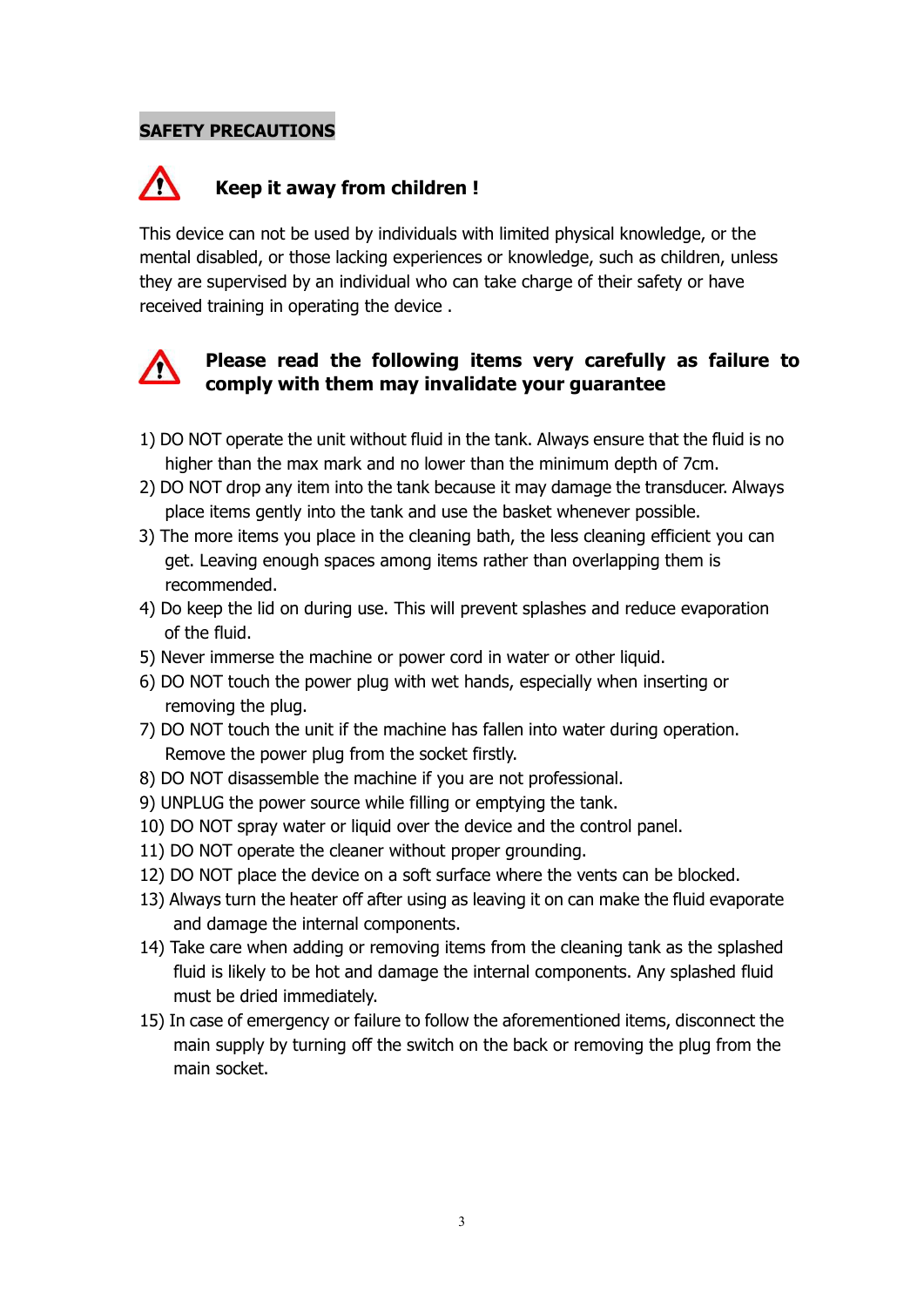#### **APPLICATIONS**

This list is almost endless. Provided any stuff is non porous and can normally be immersed in water, they can be thoroughly cleaned. Here are some examples:

- Jewelry especially gold, silver & platinum
- Watchstraps
- Coins and other collectibles
- PCB Boards etc
- Engine/Model parts
- Toothbrushes & Dentures
- Electrical components
- Make-up cases
- Diesel injection pumps
- Printer heads and toner cartridges
- Motorcycle radiators
- Vehicle differentials
- Milking parlor equipment
- Golf clubs&grips&golf balls
- Horse bits&stirrups &horse brasses
- Tattoo needles
- Surgical equipment
- Motorcycle engine crank cases
- Engine cylinder heads
- Turbochargers
- Bicycle derailleurs
- Knives, bayonets and other militaria
- Gun and gun components
- Sundry laboratory use

Ultrasonic cleaning is not recommended to be used to clean the following gemstones: Opal, Pearl, Emerald, Tanzanite, Malachite, Turquoise, Lapis and Coral.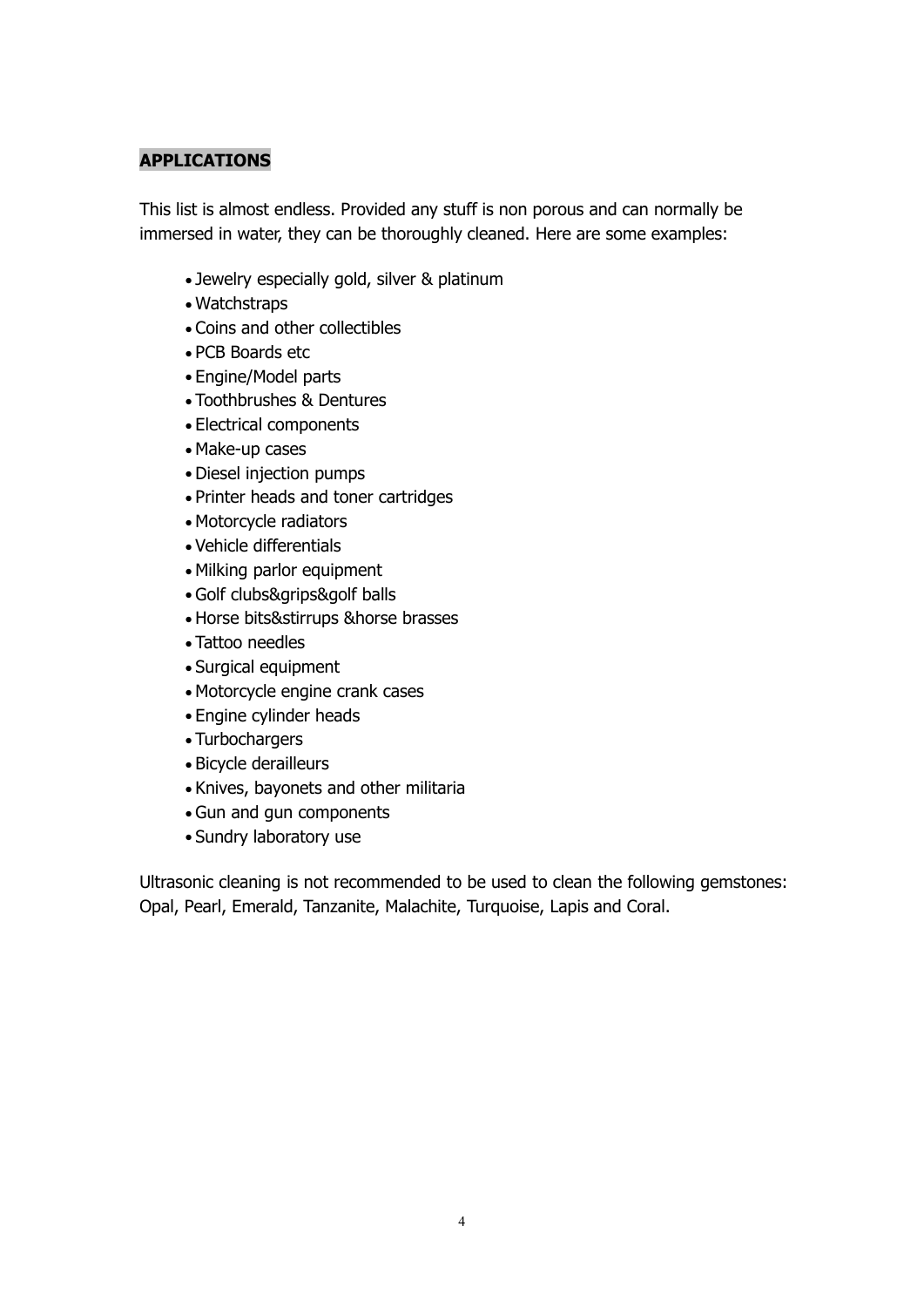## **CONTROL PANEL**



 $(1)$ **Ultrasonic Time Control "+" and " - "**

**Temperature Control "+" and "-"** :

**Heating Switch**

**Ultrasonic Switch:**

**Ultrasonic Frequency Control:**

**Ultrasonic Power Switch " + "**

**Ultrasonic Cleaning Mode Control**

**Ultrasonic Power Switch " - "**

**Preset Temperature Display**

**Actual Temperature Display**

**Preset Time Display**

**Actual Time Display**

**Ultrasonic Frequency Display**

**Power Percent Display:** Display the ultrasonic power percent in working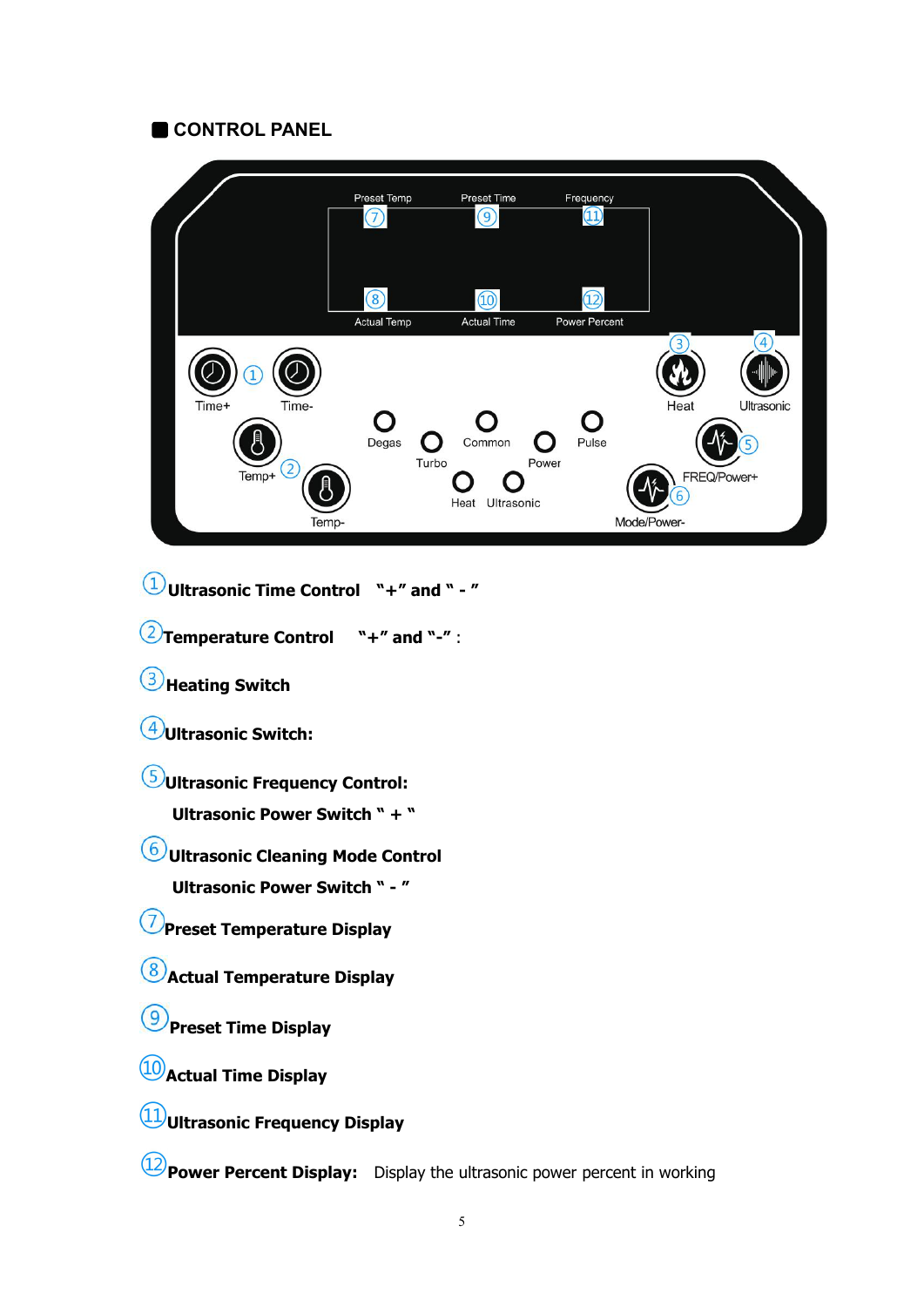#### **OPERATION**

- 1. Fill the stainless steel tank with cleaning solution; Plug the power lead into grounded outlet; Turns on the switch on the side of the ultrasonic cleaner , After power-on, the LCD screen displays the preset temperature (25℃ in default), actual environmental temperature, preset time - (3 minutes in default), actual time, frequency and power ratio.
- 2. **Ultrasonic Frequency Setting:** Press the ultrasonic frequency switch to select the ultrasonic frequency you need (40Khz, 80Khz, Dual frequency 40Khz &80Khz)

\***Note:** Only after preset the cleaning time in frequency 40Khz and cleaning time in frequency 80Khz, then you can select dual frequency (40Khz& 80Khz)

- 3. **Time setting:** Press the ultrasonic time "**+/- "** buttons once to add or decrease one second cleaning time; keep pressing the ultrasonic "**+/- "** button to make the time setting to be added or decreased by minute. If preset time display "Cont", then the machine ultrasonic time is in "always on" mode.
- 4. **Temperature Setting:** 1℃ can be added or decreased by pressing the temperature "**+/-**" button by once, and the preset temperature can be added or decreased continuously by keeping pressing the heating "**+/-**"button.

NOTE: Do not pour water out until it's cooling, because of hot water will hurt you and also empty burn will damage the machine itself.

- 5. **Ultrasonic Power Adjustable :** Press the two buttons "**Ultrasonic Power Switch + "** and "**Ultrasonic Power Switch - "** atthe same time , the power percent display start flash, then press "power  $+$ " or ""Power-" button to adjust the ultrasonic power you need.
- 6. **Ultrasonic Cleaning modes: Common**, **Degas**, **Pulse**, **Turbo Sweep**, **Power Sweep**. Five cleaning modes can be chosen to clean different stuffs.
- 7. **Ultrasonic switch**: Press it to start ultrasonic ,Press it again to be pause state.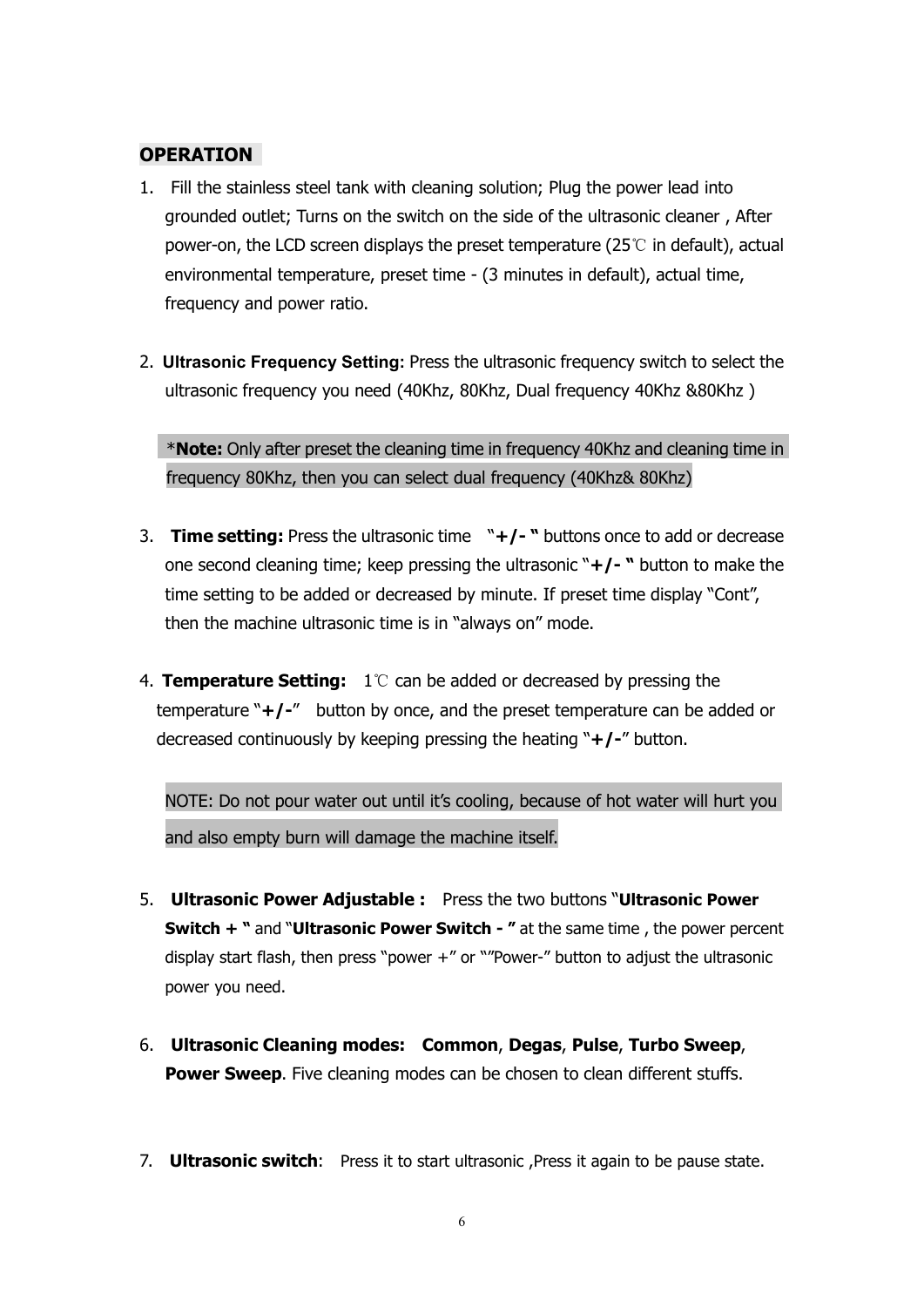The indicator will be on when ultrasonic cleaning works, while the machine will buzz .The indicator will be off when ultrasonic cleaning is finished.

#### 8. **Heating Switch:**

The heating function can be started or stopped by pressing the**"Heating"** switch. When machine is heating ,the Heating indicator will be light, **and the actual temperature display will be flash,** while if the preset temperature is not higher than the actual temperature, the heating function can not be started. Under working mode, the heating function will start working automatically when the actual temperature goes down to a value which is 1~2℃ lower than the preset temperature. In default, the heating function will stop automatically after the ultrasonic cleaning is finished.

# **DIFFERENT WAYS OF CLEANING**

**Gennral Cleaning**—use only water to clean under the temperature of about 50℃; **Enhanced Cleaning**—add few drops of standard cleaning solutions, liquid soap, or detergent, or any other non-acidic cleaning agents.

**Extensive Cleaning--**removing tarnish, carbon & rust from non-plated metals, it is recommended to use specific cleaning solution associated with ultrasonic cleaners.

**WARNING** : Strong acid or alkaline cleaning solution will cause corrosion, rust and even puncture of tank or machine body. To solve this problem, please dilute the solution to mild PH or use a special tank made of a specific-graded stainless steel, For example: use SUS304 tank.

The cleaning solution will deteriorate in effectiveness over time and use. It is important to regularly change the fluid and carefully wash the inside of the cleaning tank in order to preserve the effectiveness and longevity of the cleaner. Do not use corrosive or abrasive cleaning tools to clean the tank which must be wiped down and dried before it can be re-connected to the electrical supply.

NOTE: If the machine starts to spark, smoke, smell of burnt electrics or displays any other fault the operator must immediately stop the machine, and isolate it from the electrical supply and contact the supplier. It is dangerous to use it after that.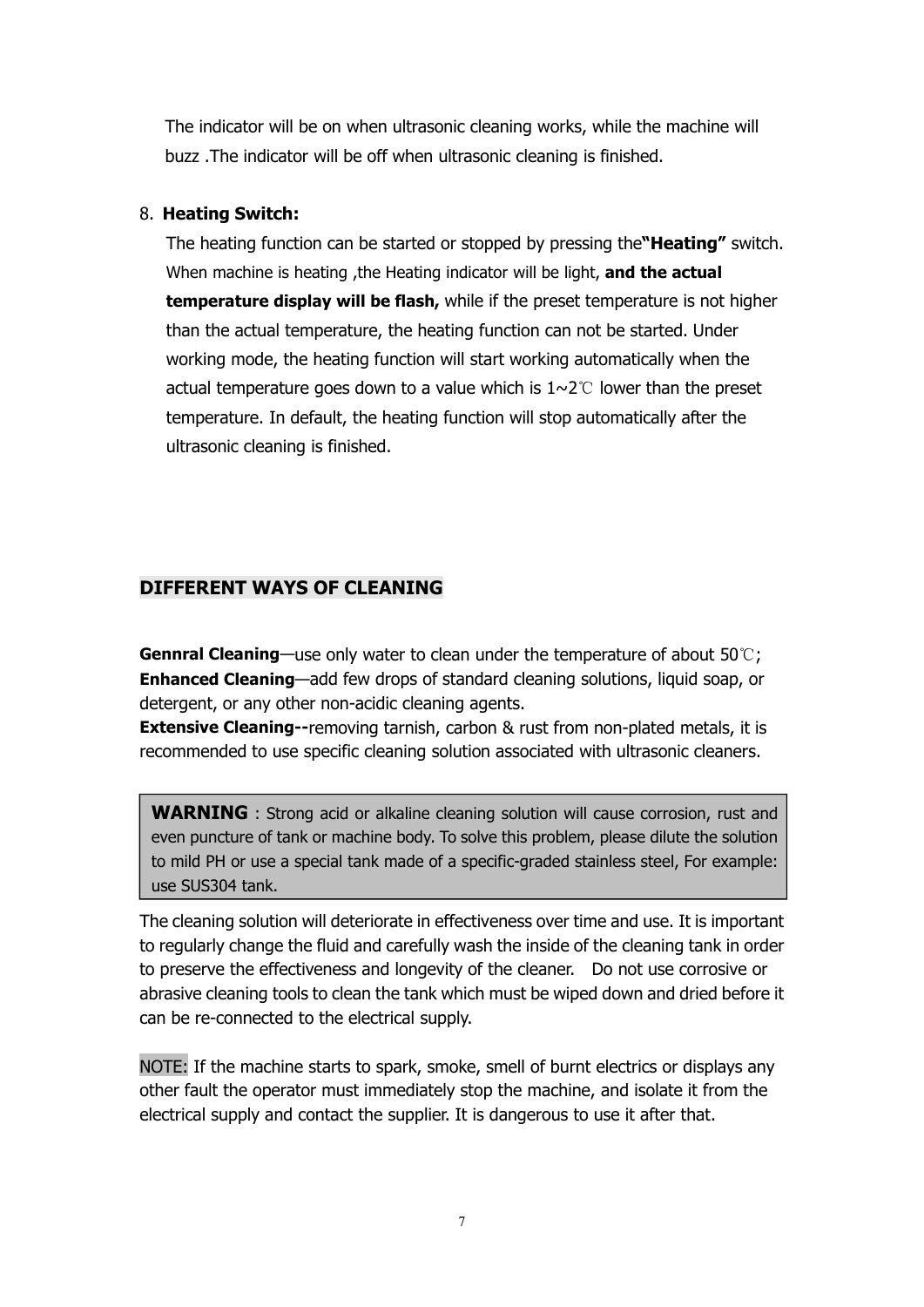# **Advantage**

Ultrasonic is widely used throughout industries to remove difficult contaminants from the parts during or after manufacturing process which might require a stage of cleaning before the next process. In general, if an item can be cleaned with liquid, it can be cleaned much faster and more thoroughly with an ultrasonic cleaner. Compared with traditional solvent/scrubbing, our ultrasonic cleaners:

- Are more effective at removing contaminants;
- Are quicker to get a good cleaning effect;
- Save labor time of employees (and subsequent labor cost);
- can heat the cleaning solutions to a suitable cleaning temperature so as to enhance the cleaning efficiency;
- Have a digital controller of high-precision and a long service-life;
- Are of high performance;
- reduce chemicals in the cleaned stuffs;
- Are environment friendly because of its recyclability.

#### **For Better cleaning effect:**

- Immerse the cleaned stuffs well into the water.
- Add a small amount of cleaning solution is added.
- Make sure that there is enough space around each stuff in the tank. The more stuffs you place in the tank, the less efficiency you can get. It is not advised to overlap stuffs because the ultrasonic cleaning system can not work well with layered stuffs.
- Use a basket. Do not put stuffs directly into the bottom of the tank because that is harmful for the inner tank. So it is better to use a suitable basket. Especially a metal basket only absorbs about 8% ultrasonic energy.
- Choose a suitable temperature: Generally, the higher the temperature is, the better cleaning effect the ultrasonic cleaner can make. However, when temperature exceed 70℃~80℃, cleaning effect will be affected. So the best temperature we suggest is  $40^{\circ}$ C $\sim$ 60°C.